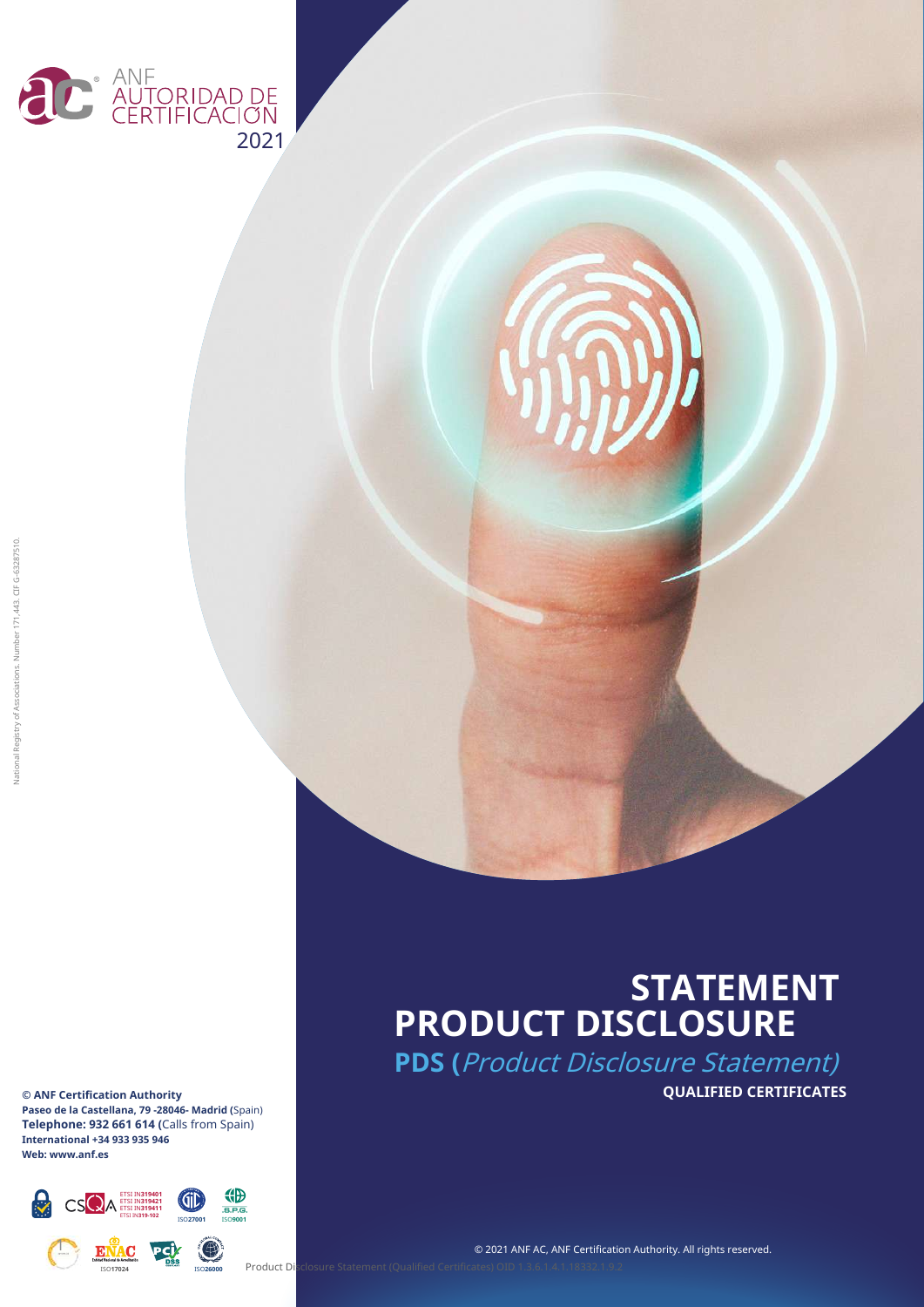

### **Security level** Public Document

### **Important announcement**

This document is the property of ANF Certification Authority Its reproduction and dissemination is prohibited without the express authorization of ANF Certification Authority

### **2020 - 2021 CC-BY- ND (Creative commons licenses)**

Direction: **Paseo de la Castellana, 79 - 28046 - Madrid (**Spain) Telephone: **932 661 614 (**calls from Spain) two International (+**34) 933 935 946 www.anf.es**

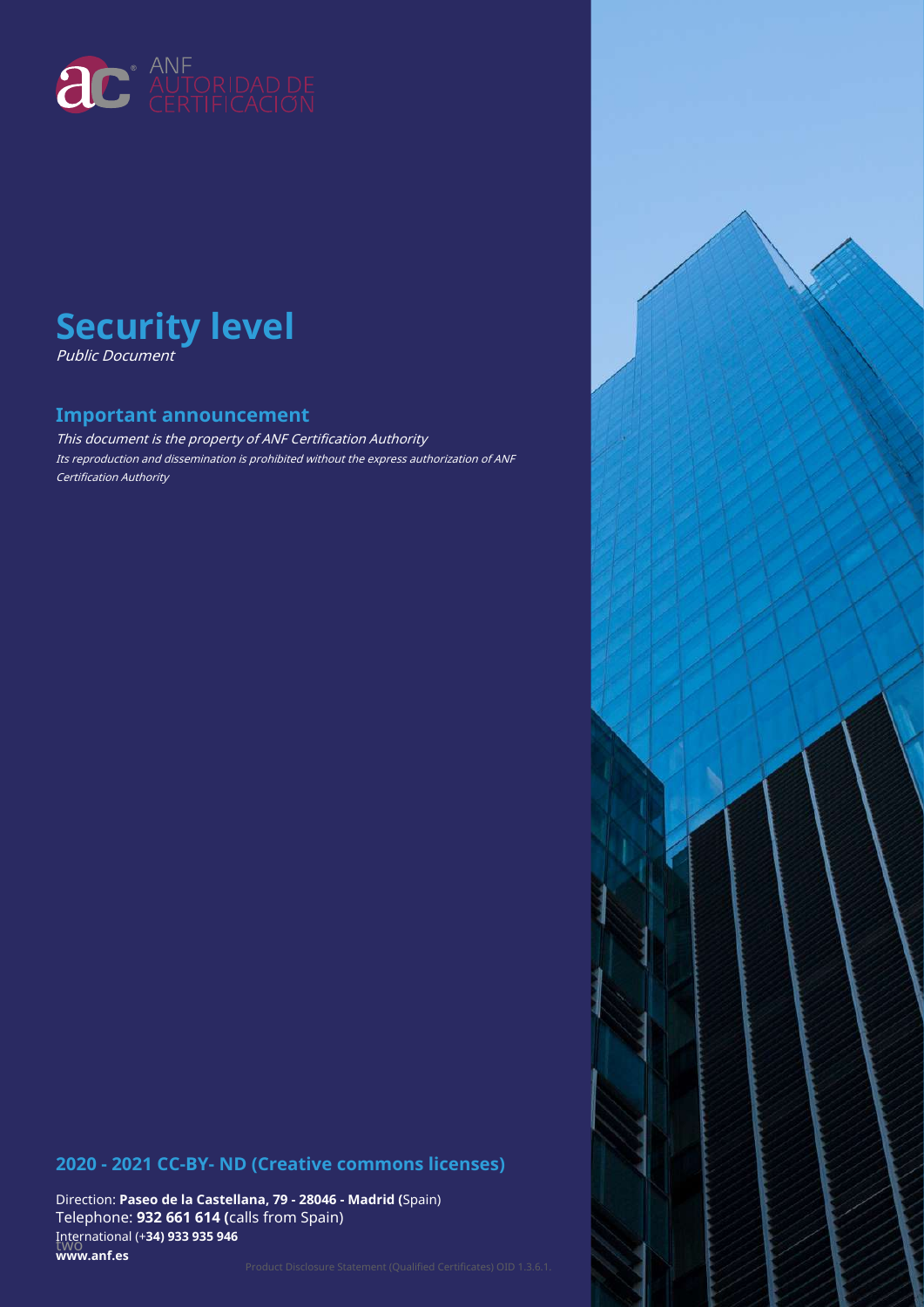

### **Contact information of the Qualified Trust Services Provider**



**ANF Certification Authority (ANF AC), NIF G63287510,** is the Certification Authority that, as a Qualified Trust Services Provider, issues qualified certificates under eIDAS.



Paseo de la Castellana, 79 28046- Madrid (Spain)



https://www.anf.es inf o@anf.es



#### **Corporate management Administration - Legal Services - Engineering**

Gran de les Vía Corts Catalanes, 996 08018 - Barcelona (Spain)



**Electronic office: Electronic office:**

**ANF AC makes contact forms available to the public through the electronic headquarters of ANF AC**

- General matters in **https://www.anf.es/contacto/**
- Press in **https://www.anf.es/contacto/#prensa**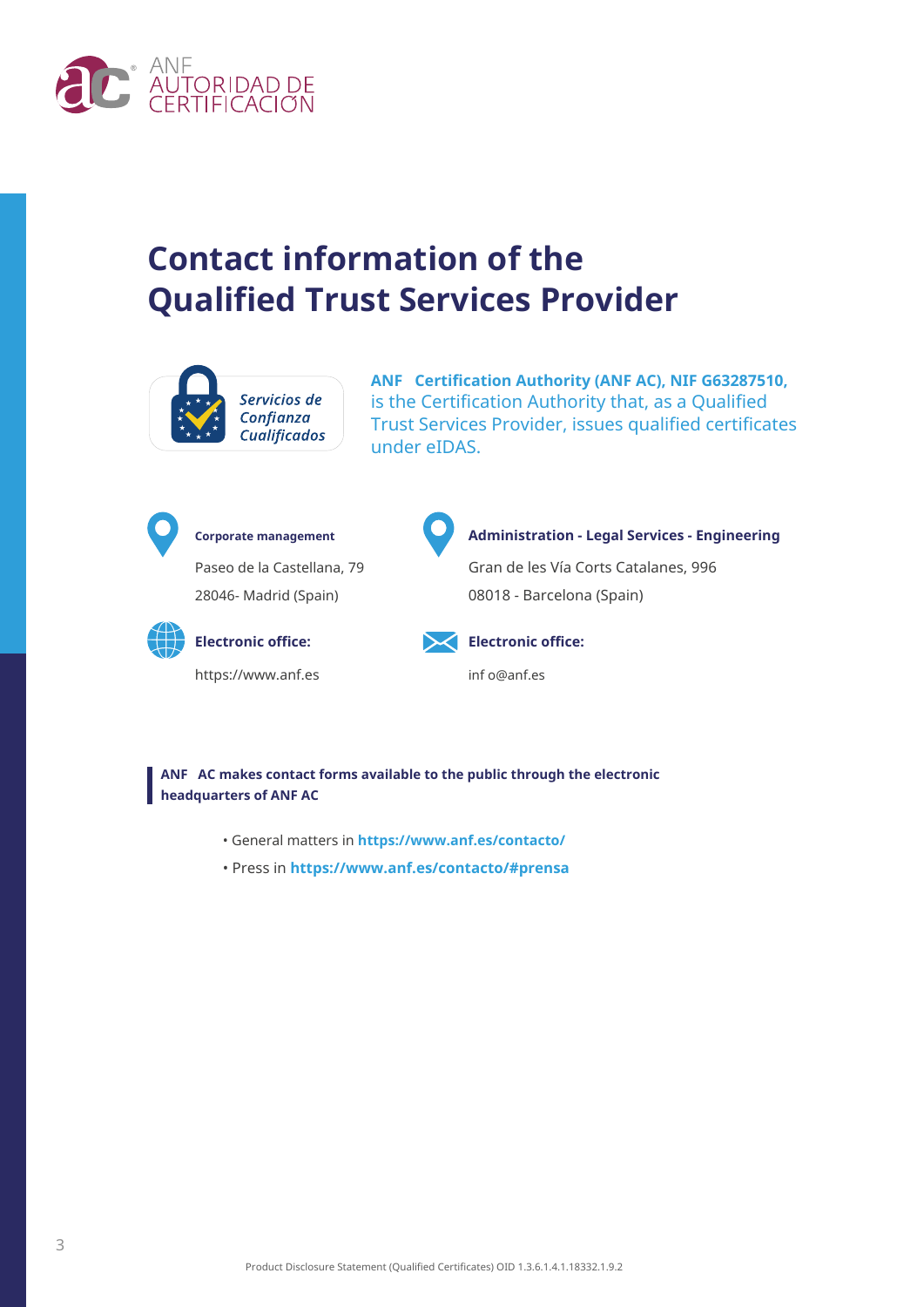

### **Qualified certificates, types of certificates and validation procedures**

**The electronic certificates issued by ANF AC are qualified** and are in compliance with Regulation (EU) **Nº 910/2014, of the European Parliament and of the Council, of July 23, 2014,** on electronic identification and trust services for electronic transactions in the internal market (eIDAS).

The Certificates of Secure Server SSL and SSL Administrative Electronic Office, comply with the eIDAS Regulation, the reference ETIS standards, and the CA / Browser Forum Guidelines for EV Certificates.

### **ANFAC is officially accredited for the issuance of all types of qualified certificates under the eIDAS requirements. Specifically:**

#### **Electronic signature certificate**

- Physical person
- Legal representative of a legal entity Legal representative
- sole or joint administrator Legal representative of an entity
- without legal personality Public employee medium and
- high level
- Collegiate
- Attorney

#### **Remote electronic signature**

#### **certificate SSL secure server certificate**

- SSL DV
- SSL OV
- SSL EV
- SSL Administrative Electronic Headquarters medium and high level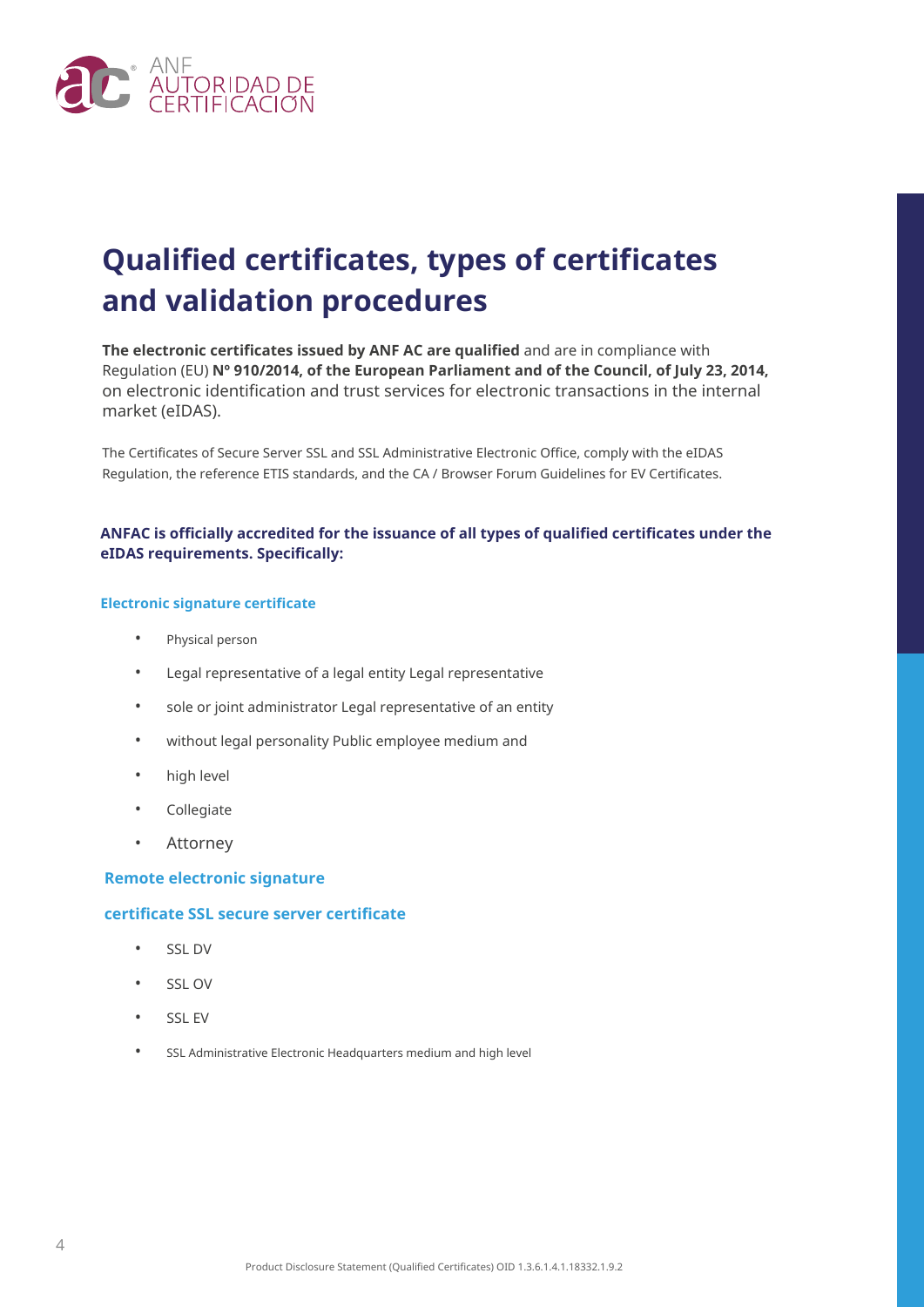

### **Electronic Seal Certificates**

- Electronic Seal
- AAPP Electronic Seal Certificate for medium and high level automated action (AAPP)

#### **PSD2 Certificates**

- QSealC
- QWAC
- **You can check your inclusion in the trusted list of trusted service providers (TSL Trusted Service List) in Spain, through the link,**



https://sede.serviciosmin.gob.es/Prestadores/TSL/TSL.pdf

**• The validation of the validity status of the certificates issued by any of the ANF AC hierarchies can be verified through the online information and consultation service provided by ANF AC, using the OCSP protocol (according to RFC 6960), available at the location of the OCSP responder on the certificate itself. Or, through the verification page published in**



https://sede.serviciosmin.gob.es/Prestadores/TSL/TSL.pdf

#### At the request of the subscriber, the certificates can be issued under a pseudonym.

What's more, **Subscribers may request the inclusion in the certificate of other information of interest to them.** In that case, **in accordance with Art. 7.5 of Law 6/2020, of November 11,** regulating certain aspects of electronic trust services, when the qualified certificate contains other personal circumstances, such as their status as the holder of a public position, their membership in a professional association or their degree, **these should be checked through the official documents that certify them, in accordance with specific regulations.**

In the same way, when the subscriber wishes to include a representation capacity that has been granted by a third party, either a representation mandate or legal power, **the subscriber shall prove such condition by original document.**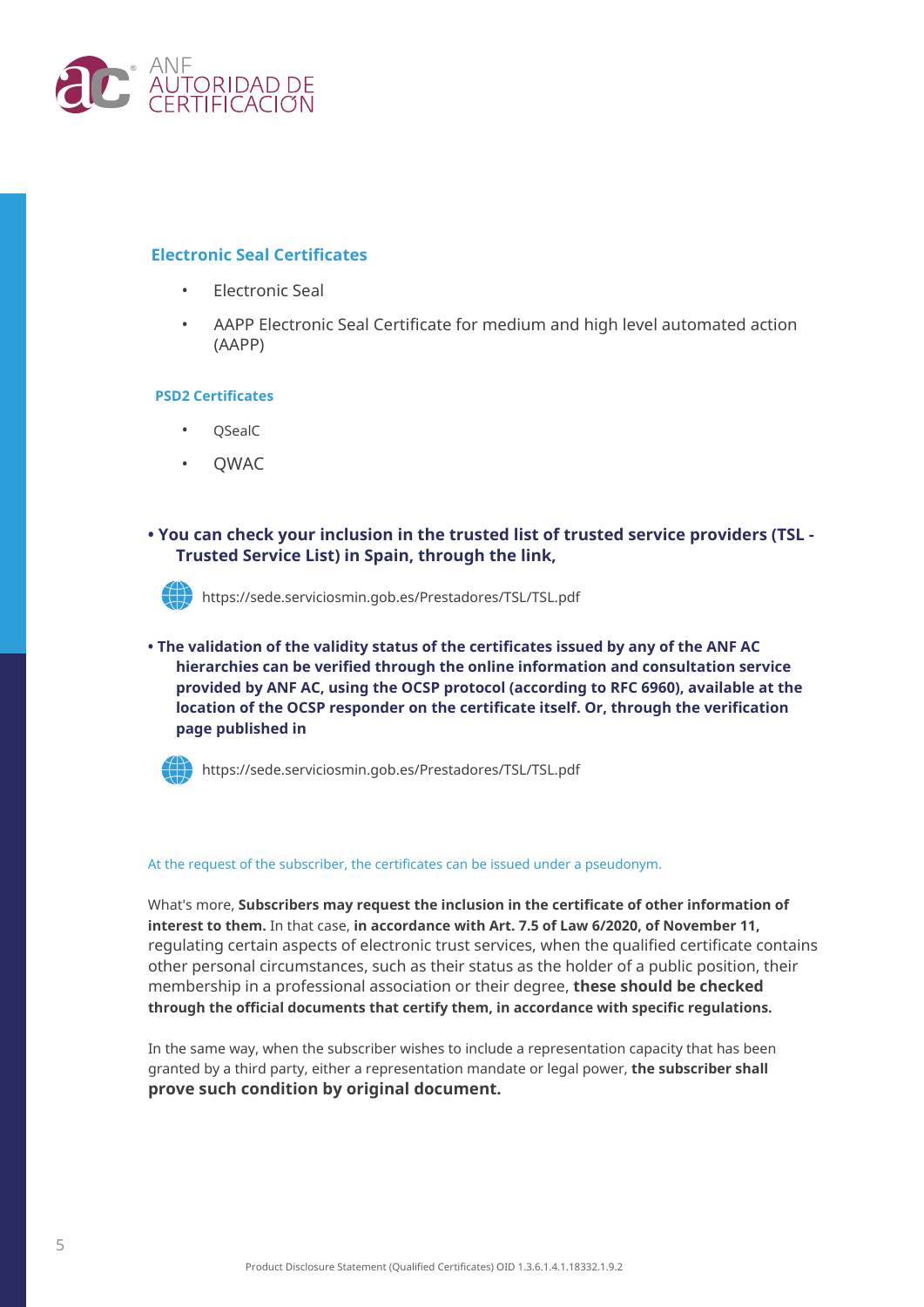

### **Specific requirements for certificates of Public Administrations and public employees**

The use of public employee and public employee certificates with a pseudonym for uses other than those established is not allowed. **in Law 40/2015, of October 1,** of the Legal Regime of the Public Sector. **In particular, in the case of certificates under a pseudonym, the provisions of article 43.2 will be taken into account.**

In the use of qualified certificates for low, medium or high level procedures of the National Security Scheme (ENS), s**e will follow the indications in the Guide to ICT Security -CCN-STIC-807-.**

In the case of Electronic Seal certificates for automated action, the requirements established in article **41.2 of Law 40/2015.**

### **Certificate usage limits**

Certificates are issued subject to their respective Certification Policy (PC) and to the **Certification Practices Statement (CPS) of ANF AC OID 1.3.6.1.4.1.18332.1.9.1.1,** documents detailing the limits of use.



### **The validity period, renewal and revocation procedure are detailed in each PC.**

In general, it should be noted that the certificate will be used by the subscriber in the relationships they maintain with third parties they trust, in accordance with the authorized uses in the fields **'Key Usage' and 'ExtendedKeyUsage'** of the certificate and in accordance with the limitation of liability which consists in **the OID 1.3.6.1.4.1.18332.41.1 and / or in QcLimitValue OID 0.4.0.1862.1.2.**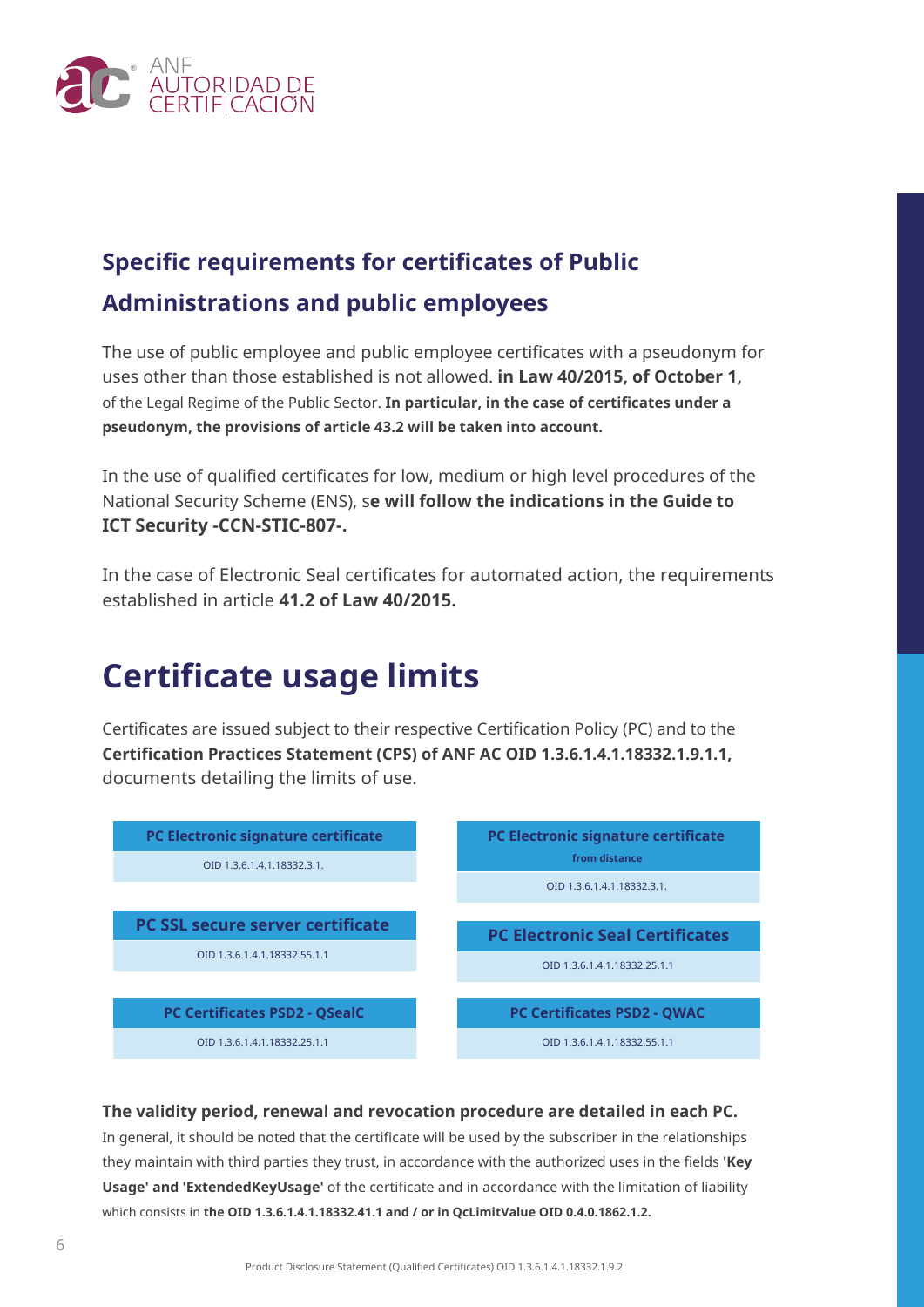

### **Appropriate Uses of Qualified Certificates**

**The qualified electronic signature certificate** guarantees the identity of the subscriber and the holder of the private signature key. With the intervention of secure signature creation devices, they are ideal to offer support to the qualified electronic signature that, in accordance with Law 6/2020, of November 11, regulating certain aspects of electronic trust services, and with the eIDAS, is equated to the handwritten signature for legal effect, without the need to meet any additional requirement.

These certificates can also be used, if so defined in the corresponding certificate type, to sign authentication messages, in particular SSL or TLS client challenges, S / MIME secure email, encryption without key recovery, or others. This digital signature has the effect of guaranteeing the identity of the subscriber of the signing certificate.

**The Qualified Electronic Seal Certificate (QSealC),** bind the validation data of a stamp with a legal person and confirm the name of that person. They allow the generation of electronic stamps, which serve as proof that an electronic document has been issued by a legal person, providing certainty about the origin and integrity of the document. ANF AC electronic seal certificates meet the requirements of annex III of eIDAS to be considered qualified.

**Qualified SSL Secure Server Authentication Certificate (QWAC),** allows to authenticate a website and link the website with the natural or legal person to whom the certificate has been issued. This certificate meets the requirements of annex IV of eIDAS to be considered qualified and the Guidelines for EV Certificates of the CA / Browser Forum.

**The qualified certificate of Electronic Seal and Administrative Electronic Headquarters (QsealC),** I know Issues for the identification of the administrative headquarters and the electronic sealing of documents. **The Electronic Headquarters certificates in the field of public administration, as established in Law 39/2015, of October 1, on the Common Administrative Procedure of the Administrations** Public.

In the case of centralized certificates to sign electronically (non-repudiation and commitment to what is signed), to carry out identification and authentication processes before computer systems.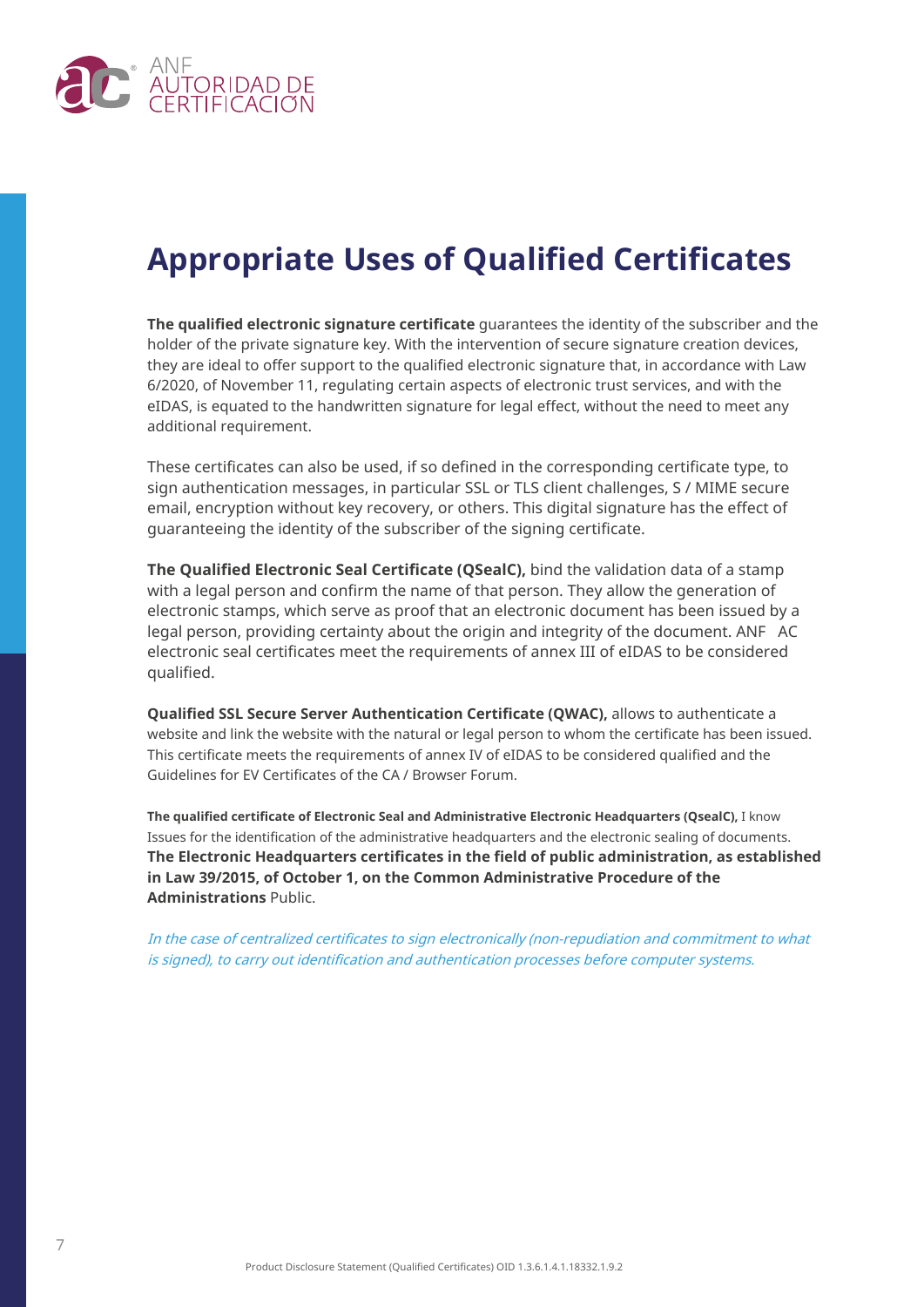

### **Authentication of the applicant's identity**

**ANF AC only admits application for certificate issuance processed by a natural person of legal age, with full legal capacity to act.**

**The subscriber must fill in the Certificate Request Form assuming responsibility for the veracity of the information outlined, and process it before ANF AC using any of the following means:**



### **PRESENTIALLY**

TO The subscriber may appear before an ANF AC OVP Operator, in whose presence they will proceed to sign the application form that must be duly completed.



### **BY ORDINARY MAIL**

Certificate request form handwritten by the subscriber and legitimized by a Notary Public signature. Documentation sent by ordinary mail.



### **TELEMATICALLY**

Identifying yourself, completing the electronic certificate request form and authenticating the documents in accordance with those established in the Certification Policy.

**The fiscal identifiers of the subscriber will be incorporated into the certificate. In addition, the subscriber must provide a mobile phone number and an email address that they trust.**



L**The email address and the SMS or WhatsApp service associated with your mobile phone will be considered authorized mailboxes so that ANF AC can deliver certified electronics,** even double authentication in the case of centralized electronic signature certificate service, or any other that is deemed necessary. The user assumes the obligation to inform ANF AC of any change in email address or mobile phone number.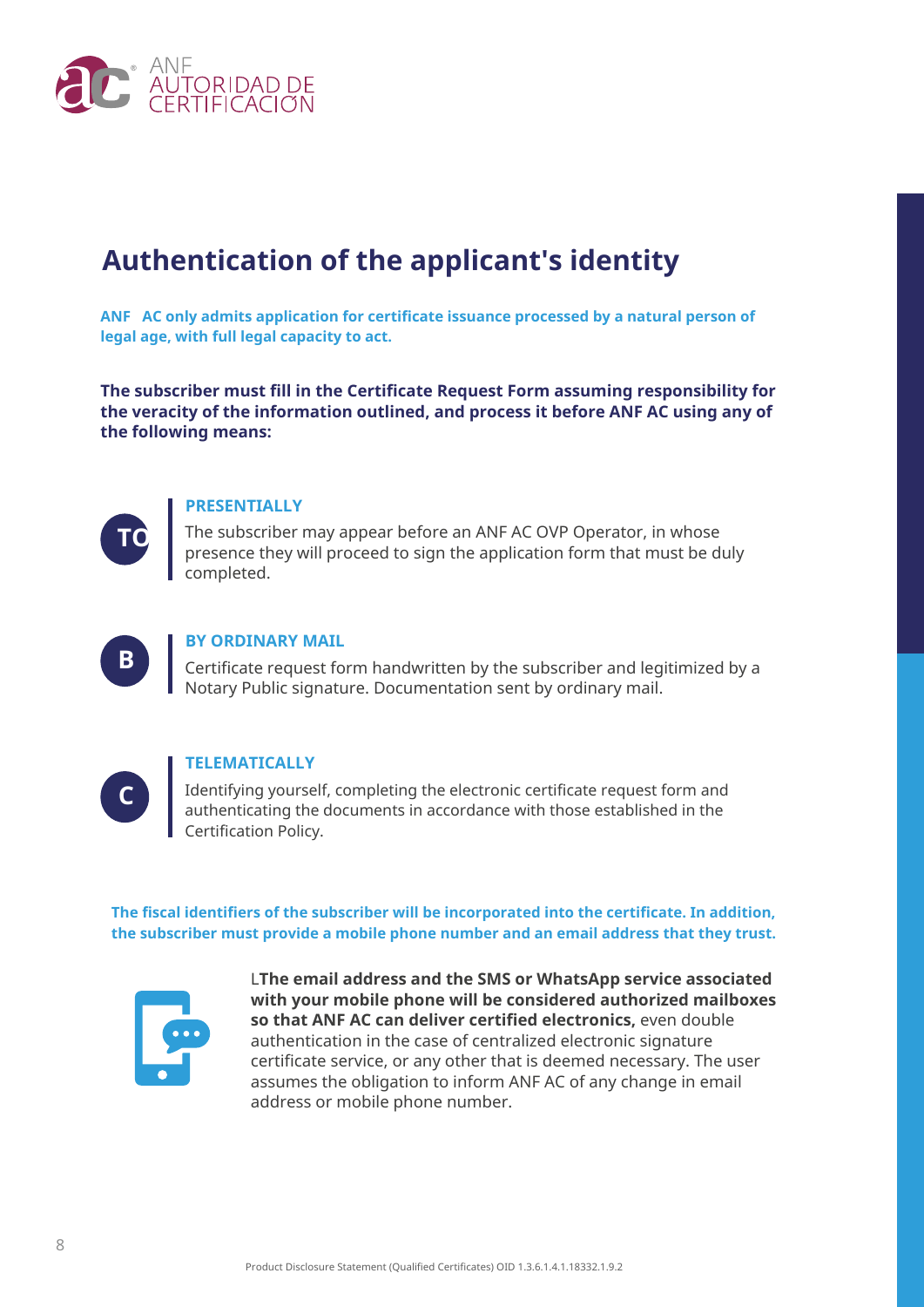

### **Authentication of the identity of an organization and domain**

**ANF AC is based on the specifications of the Implementing Regulation (EU) 2015/1502** of the Commission of September 8, 2015 on the establishment of specifications and minimum technical procedures for the security levels of electronic identification means in accordance with the provisions of Article 8, paragraph 3, of Regulation (EU) No 910/2014 of the Parliament Council and European Council, on electronic identification and trust services for electronic transactions in the internal market.

### **Each Certification Policy establishes the procedure for authenticating the identity of a legal person, determining the following aspects in general:**

- Types of valid documents for identification.
- Identification procedure to be carried out by the
- ARR. Need or not for face-to-face identification.

• How to prove membership in a specific organization and sufficient legal powers of representation.

**The Secure Server SSL Certificate Certification Policy OID 1.3.6.1.4.1.18332.55.1.1, details the procedure followed in the authentication process of a Domain.**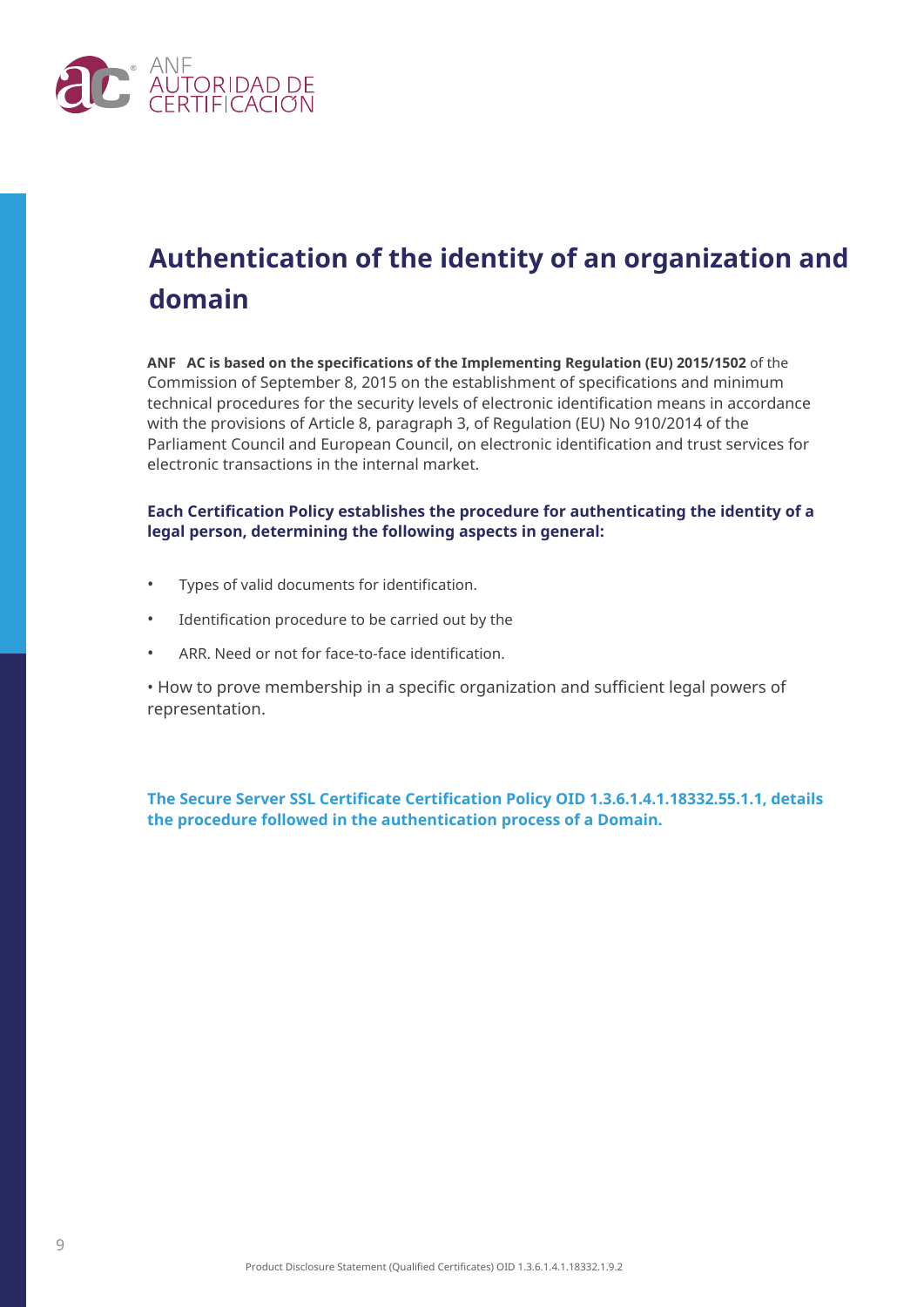

### **Obligations and responsibilities of the subscriber and trusting third parties**

In sections **9.6.3, 9.6.4, 9.9.2 and 9.9.3** of the Certification Practices Statement of **ANF AC OID 1.3.6.1.4.1.18332.1.9.1.1** The obligations of the subscribers, those responsible for use and the third parties who trust are defined.



In particular, the subscriber and the third parties who trust before placing their trust in the certificates, have the obligation to verify the validity of the certificate, having to use a qualified validation system of electronic signatures and seals that has verification of integrity and validity of qualified certificates.

### **Obligations of the CA, AR, OVP, and their responsibilities**

In sections **9.6.1, 9.6.2, 9.9.1** Y **9.9.4** of the ANF Certification Practice Statement **AC OID 1.3.6.1.4.1.18332.1.9.1.1** The obligations and responsibilities of the CA and the RA are defined.

**ANF AC, to face the risk of liability for damages that may be caused by the certificate issuance service, as well as the intervention of its AR and OVP, has subscribed the corresponding civil liability insurance of FIVE MILLION EUROS (5,000,000. €).**

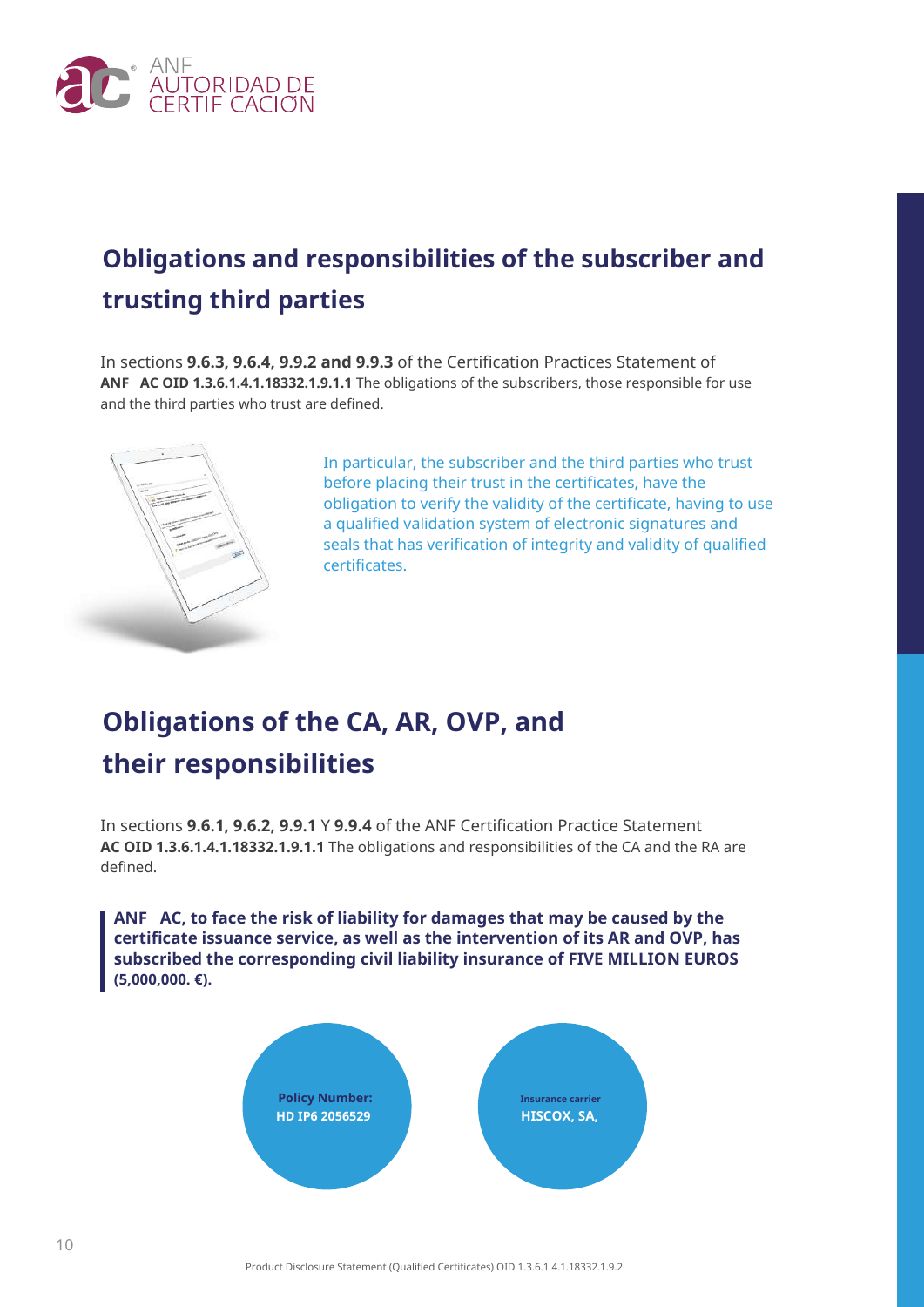

### **CA liability limitations**

In section 9.8 of the Certification Practices Statement**ANFACOID1.3.6.1.4.1.18332.1.9.1.1** ANF AC's liability limitations are defined.

#### **Especially,**

#### **Limitation of liability with the subscriber**

- **• ANF AC** does not assume responsibilities derived from denials of service, except in those cases in which the subscription contract establishes a penalty in this regard.
- **• ANF AC** does not assume responsibility for the transactions made by its subscribers through the use of their certificates.
- **ANF AC** does not assume responsibility when the holder makes use of the certificates using instruments that are not approved by ANF AC.
- **• ANF AC** It takes advantage of other exemptions established in the Certification Policy corresponding to the type of certificate in question.
- Except for what is established in this document, **ANF AC** does not assume any other commitment or offer any other guarantee, nor does it assume any other responsibility to certificate holders, their legal representatives and / or their certificate managers.

#### **Limitation of liability with the trusting third party**

- **• ANF AC** does not assume responsibility when the trusting third party does not assume its obligation to verify the status of the certificate, using the verification instruments of ANF AC.
- **• ANF AC** It takes advantage of other exemptions established in the Certification Policy corresponding to the type of certificate in question.
- Except for what is established in this document, **ANF AC** does not assume any other commitment or offer any other guarantee, nor does it assume any other responsibility to third parties that trust.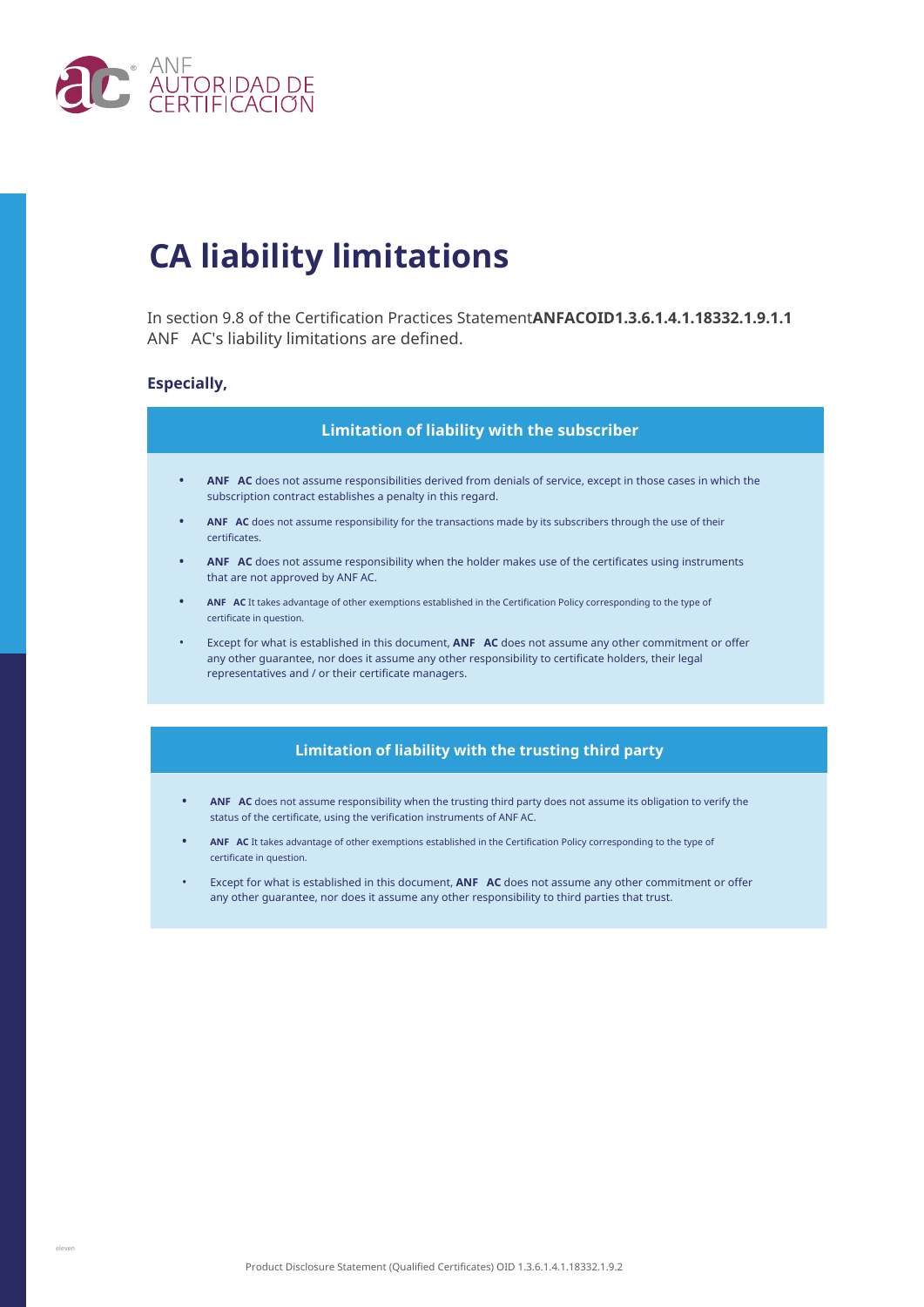

**ANF AC does not guarantee the cryptographic algorithms nor will it be liable for damages caused by successful external attacks on the cryptographic algorithms used,** especially if you saved the Due diligence according to the current state of the art, the PC, DPC and its addendum, and the provisions of the eIDAS Regulation and Law 6/2020, of November 11, regulating certain aspects of electronic trust services.

#### **It will not be liable for any software that has not been provided directly by ANF AC.**

The Certificates issued with the qualification of qualified, the limit assumed by the CA is established in the certificate itself, specifically in the Extension **"QcStatements"** in the countryside **"QcLimitValue" OID 0.4.0.1862.1.2. and / or in the proprietary extension OID 1.3.6.4.1.18332.41.1.**Yes no amount is set, it should be interpreted that the CA does not assume the use of that certificate for transactions that involve any financial risk, and therefore the compensation limit is zero.

### **Method to prove possession of the private key**

**In the PKI of ANF AC the keys are always generated by the certificate subscriber himself,** which determines the signature activation data independently and without third party intervention.

**Possession of the private key,** corresponding to the public key for which the certificate is requested to be generated, it will be proven by sending the certificate request (–Certificate Signing Request-CSR) according to the RSA PKCS # 10 standard, in which the signed public key will be included using the associated private key.

**This certificate request is sent to ANF AC for processing,** what makes possible the detection of errors in the generation of the certificate and proof that the subscriber already has the key pair in his possession, and has the ability to make use of them.

**This certificate request is sent to ANF AC for processing, which enables the detection of errors in the generation of the certificate and proves that the subscriber already has the pair of keys in his possession, and has the ability to make use of them.**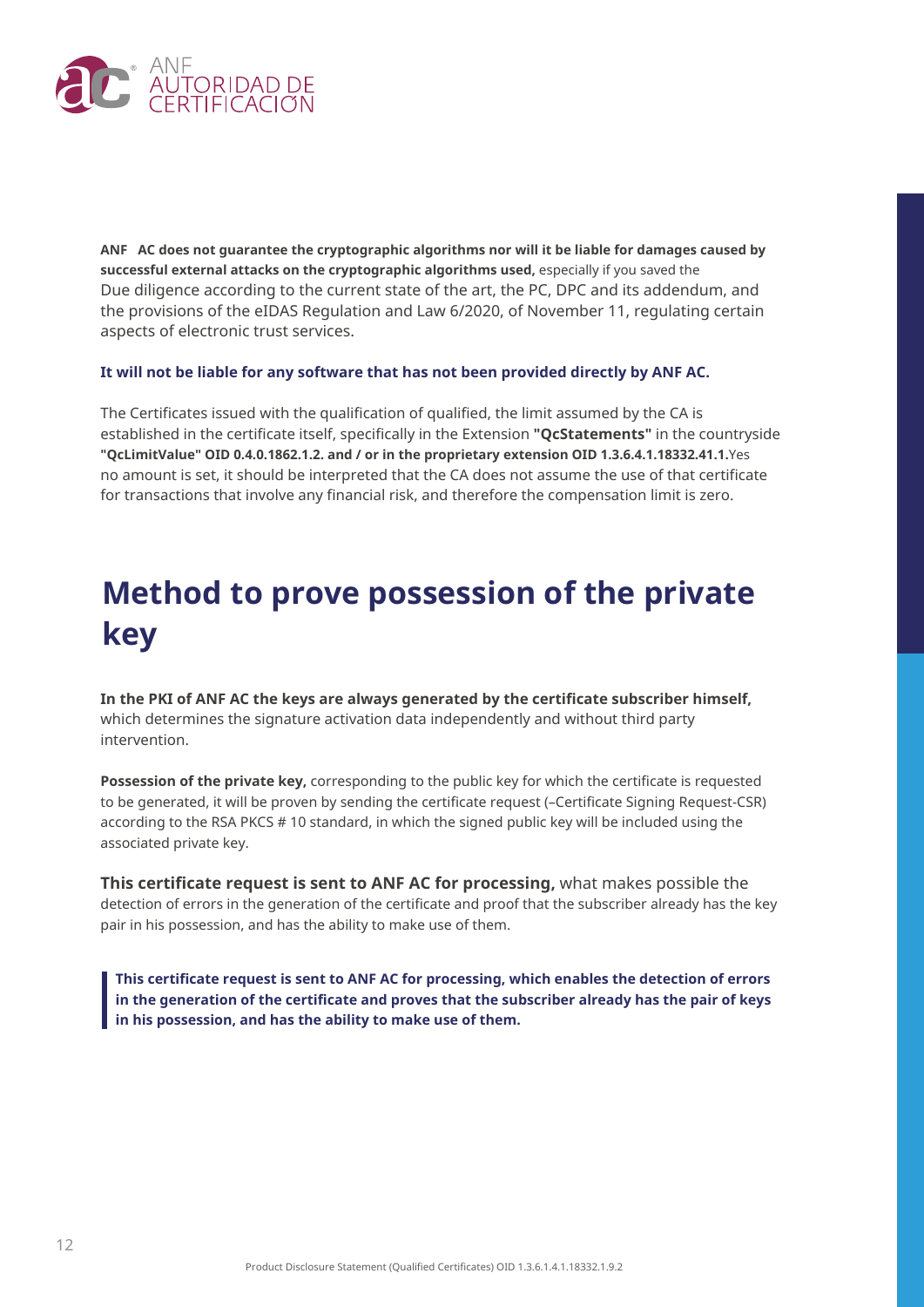

### **Privacy Policy**

**ANF AC is the entity responsible for the processing of personal data.**

### **• ANF AC has a Privacy Policy published in,**



https://www.anf.es/politica-de-privacidad/



**ANF AC protects its personal data files in accordance with the provisions of Organic Law 3/2018, of December 5, Protection of Personal Data for the Guarantee of digital rights, and Regulation (EU) 2016/679 of the European Parliament and of the Council of 27 April 2016,** on the protection of natural persons with regard to the processing of personal data and the free circulation of these data and by which Directive 95/46 / EC (General Data Protection Regulation) is repealed.

**In accordance with Art. 8 of Law 6/2020, of November 11, regulating certain aspects of electronic trust services, this CPS is the security document for the purposes provided for in the legislation on data protection of a personal nature.**

**ANF AC has carried out a Data Protection Impact Assessment (EIPD) with a low risk level result.**

#### **• ANF AC publishes its Register of Data Processing Activities in,**



https://www.anf.es/registro-de-actividades-tratamiento-de-datos/

### **• To exercise the rights of the interested parties, you can contact our Data Protection Delegate,**



delegadoprotecciondatos@anf.es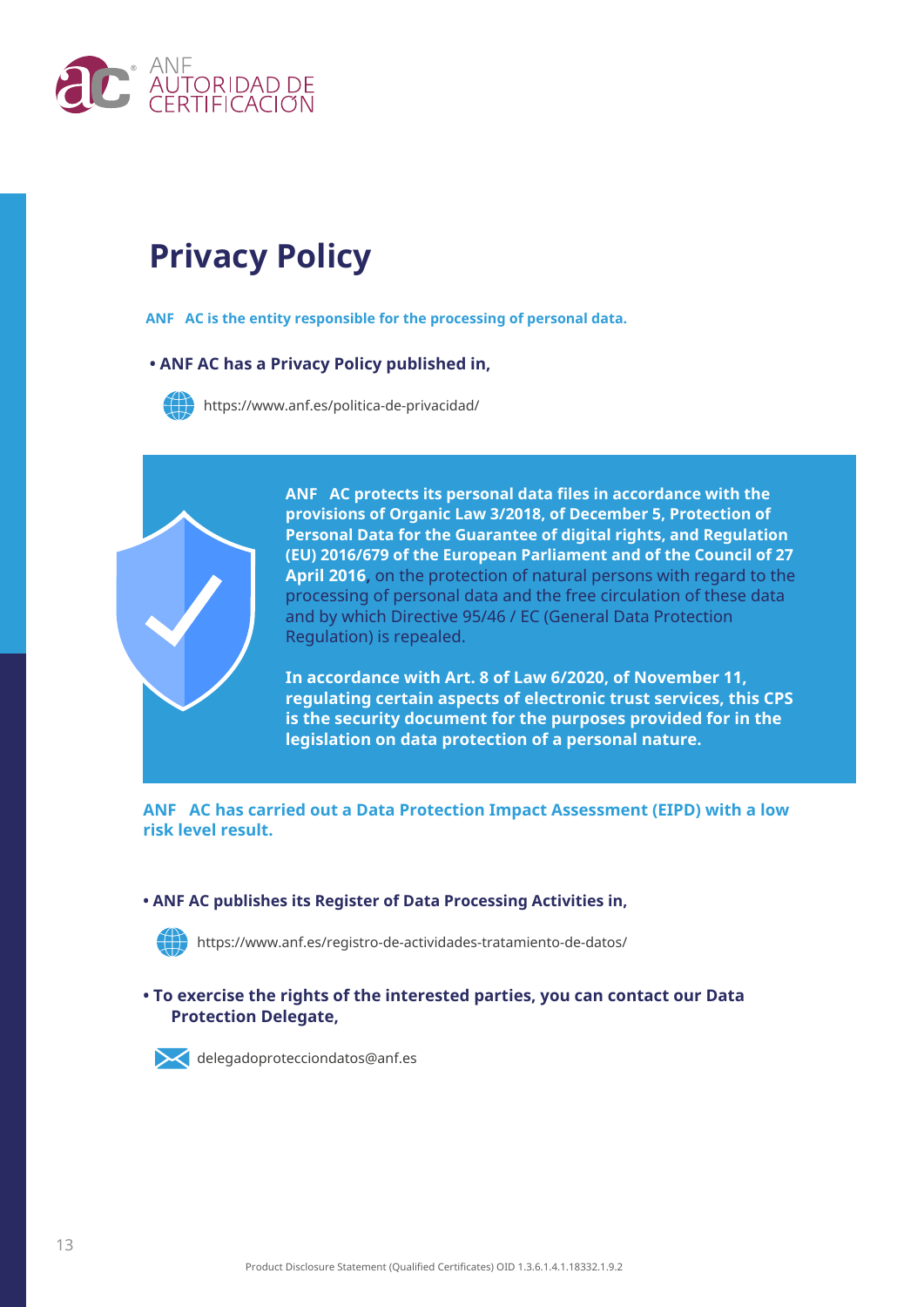

### **• It also has an online form,**



https://www.anf.es/ejercicio-de-derechos/

### **• For personal visit, previously arranged • You can call the phone:**



Gran de les Vía Corts Catalanes, 996 **(20 + 34 932 661 614**) 08018 - Barcelona (Spain)

### **Return policy**

**ANF AC guarantees the correct operation of the instruments it supplies,** what These work according to the characteristics that are required of it. **The subscriber You have 7 calendar days to verify the certificate, the software and the cryptographic device.**

- In the event of malfunctions due to technical causes (among others: malfunction of the certificate support, program compatibility problems, technical error in the certificate, etc.) or due to errors in the data contained in the certificate, **ANF AC will revoke the certificate issued and will proceed to issue a new one within a maximum period of 72 hours.**
- The acceptance of the certificate is formalized by the subscriber with the ratification of the Subscription Contract, as stated in the section **4.1 of the CPS of ANF AC.** What's more, **ANF AC may request the improvement of the acceptance of the certificate** requiring the subscriber to sign a Certificate of Receipt and Acceptance of the Certificate. This requirement must be met by the subscriber within a maximum period of 15 days.

**After this term has elapsed without the subscriber having attended the request, ANF AC may proceed to revoke the certificate.**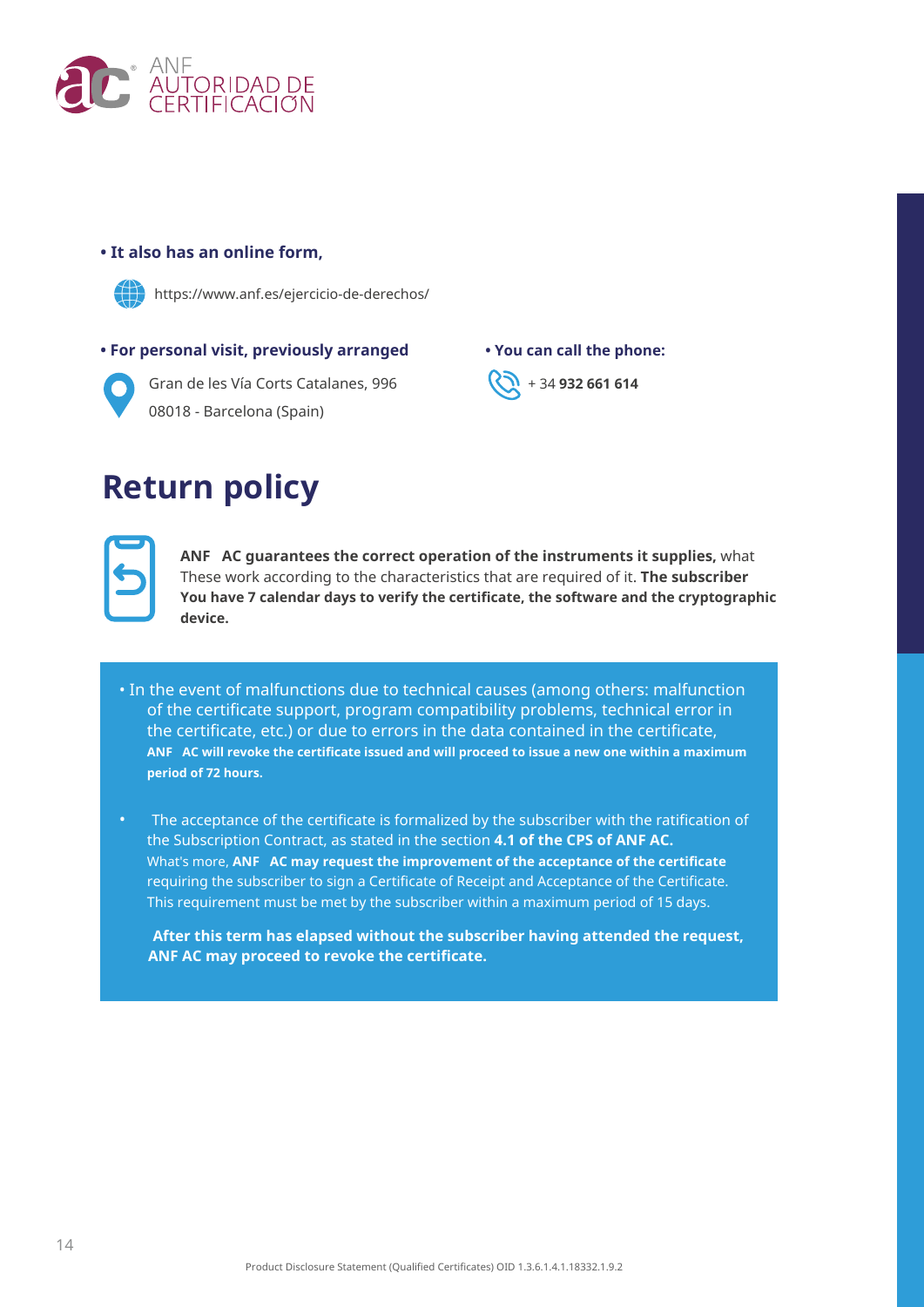

### **Applicable law, inquiries and complaints**

#### **ANF AC's electronic time stamping service is carried out in accordance with,**

- **Regulation (EU) No. 910/2014, of the European Parliament and of the Council, of July 23 from 2014,** on electronic identification and trust services for electronic transactions in the internal market (eIDAS).
- **Law 6/2020, of November 11,** regulating certain aspects of electronic trust services.

#### **ANF AC, makes available to subscribers and third parties who trust online service for,**

- **• Report problem with your certificate in,** https://micertificado.anf.es/
- **• Report breach or misuse in,** https://anf.es/sat-incumplimiento-uso-indebido/
- **• Open an incident in,** https://www.anf.es/ac/abrir-incidencia

#### **It also offers customer service through the following channels:**

- **• In person, administrative address,** legal and technical, arranging a previous interview days working days of **9 a.m. to 2 p.m. and 3 p.m. at 18 h.**
- By phone, +**34 932 661 614**
- **• e-mail,**
	- ◊ Administration: **administracion@anf.es**
	- ◊ Technical: **support@anf.es**
	- ◊ Commercial: **info@anf.es**
	- ◊ Legal: **mcmateo@anf.es**
	- ◊ Data protection: **delegadoprotecciondatos@anf.es**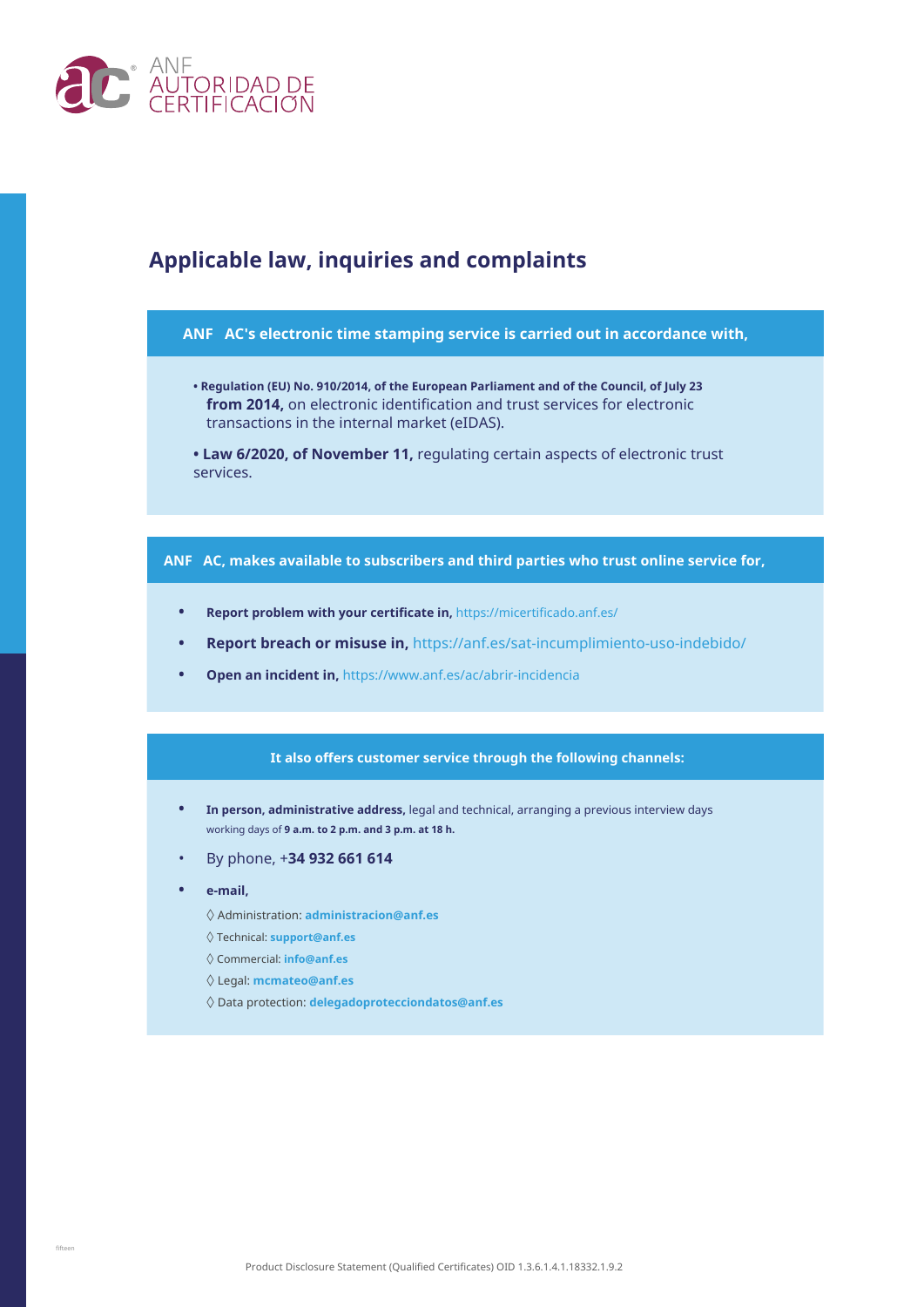

### **Applicable norms and standards**

The qualified certificate issuance service is carried out in accordance with reference standards, by way of example, it should be noted:

- **• ETSI EN 319 401:** "Electronic Signatures and Infrastructures (ESI); General Policy Requirements for Trust Service Providers "
- **• ETSI EN 319 411** "Part 1: General Requirements"
- **ETSI EN319411** "Part 2: Requirements for Trust Service- Providers issuing EUQualifiedCertificates"
- **ETSI EN 319 412** "Electronic Signatures and Infrastructures (ESI): Certificate Profiles" **•**
- **ETF RFC 3739** "Internet X.509 Public Key Infrastructure: Qualified Certificates Profile" **•**
- **IETF RFC 3628:** "Policy Requirements for Time-Stamping Authorities (TSAs)" **•**
- **IETF RFC 3161:** "Internet X.509 Public Key Infrastructure Time-stamp Protocol" **•**
- **ETSI TS 119 312:** "Electronic Signatures and Infrastructures (ESI); Cryptographic Suites " **•**

### **Dispute resolution**

### **EXTRAJUDICIAL PROCEDURE**

**ANF AC will endeavor to amicably resolve conflicts that arise** with third parties for the exercise of their activity, only resorting to the procedure provided in the following section, when the agreement between the parties is unattainable.

#### **JUDICIAL PROCEDEMENT**

#### **ANF AC submits voluntarily, for the solution of any litigious question that could**

**arise from the exercise of their activity,** to the institutional arbitration of the Arbitration Tribunal of the Distribution Business Council (TACED) https://www.taced.es, who is entrusted with the appointment of the Arbitrator - who will be the only one - and the administration of the arbitration - which will be fair - in accordance with its Regulations, binding itself from now on to comply with the arbitration decision.

If for any reason it is not possible to settle the controversy through the arbitration procedure outlined in the previous point, the Parties waive any other jurisdiction that may correspond to them and submit to the Courts for the resolution of any conflict that may arise between them. of the city of Barcelona, renouncing its own jurisdiction if it were different.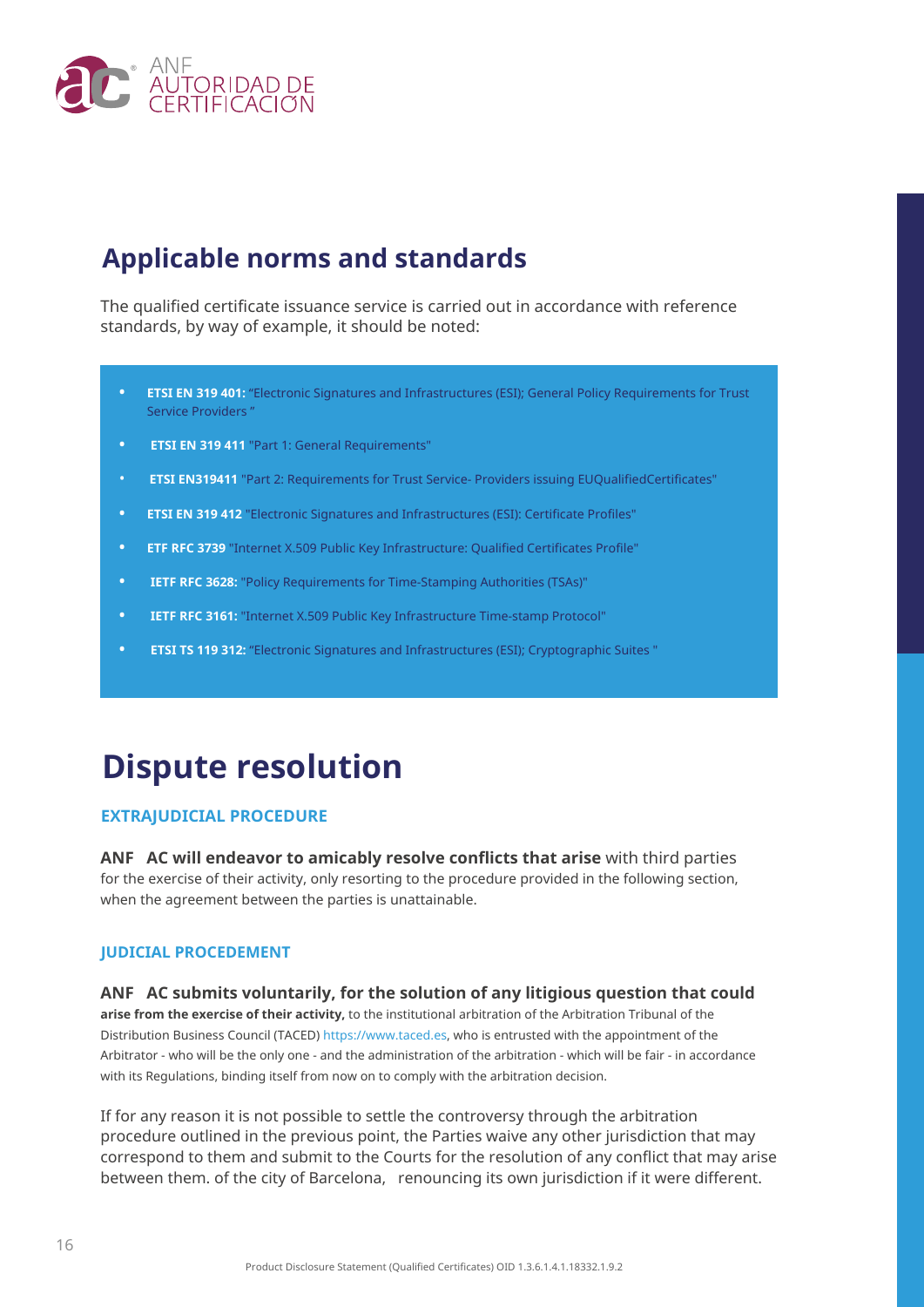

### **ANF AC official audits and accreditations**

### **ANF AC, as a Qualified Trust Service Provider, has achieved official accreditation of its Public Key Infrastructure (PKI) in the following services:**

- Issuance of qualified certificates of **Electronic signature.**
- Issuance of qualified certificates of **public employee.**
- Issuance of qualified certificates **centralized.**
- Issuance of qualified certificates **PSD2.**
- Issuance of qualified certificates of **electronic seal.**
- Issuance of qualified certificates of **electronic stamp PSD2.**
- Issuance of qualified certificates of **electronic seal and AAPP seal.**
- Issuance of qualified certificates of **SSL secure server.**
- Issuance of qualified certificates of **SSL secure server Electronic Office.**
- Electronic signature service **remote qualified.**
- Qualified service of **electronic time stamps.**
- Qualified service of **electronic delivery.**
- Qualified service of **long-term preservation.**
- Qualified service of **validation of qualified electronic signatures and seals.**

#### **In addition, ANF AC has other accreditations and approvals for advanced IT services:**

| . Mozilla, Microsoft, Apple, Google approval for issuance of certificates<br><b>SSL electronics:</b>                      |
|---------------------------------------------------------------------------------------------------------------------------|
| $\Diamond$ DV                                                                                                             |
| $\Diamond$ OV                                                                                                             |
| $\Diamond$ EV                                                                                                             |
| <b>• Certification Entity (EC)</b> in accordance with the Data Protection Agency<br>Scheme for Data Protection Delegates. |
| • Certified Scanning Services (LegalSnapScan) accredited by the Agency<br>Spanish Tax Administration.                     |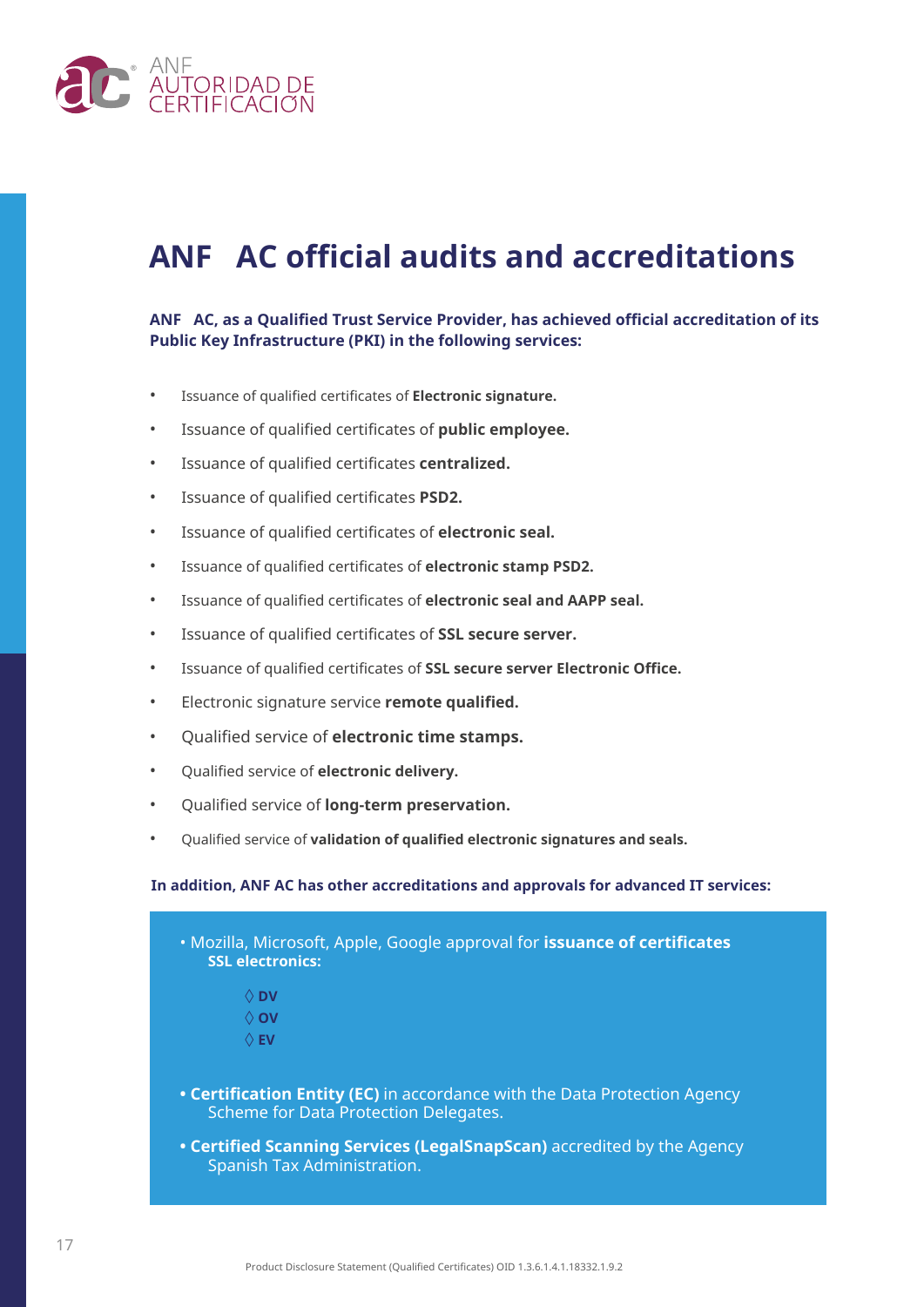

### **In addition to ETSI audits (eIDAS services), ANF AC has achieved compliance audits against the standards:**

- **• ISO 27001: 2013** Information Security Management System
- **• Iso 9001** Quality of service CA
- **• ISO 17024** Certification of Persons
- **• ISO 14001** Environmental Management System

### **Cryptographic Hardware Modules (HSM) used to provide the time stamping service,**

- The private keys of CA, CAi, TSU, and centralized end-user certificates are generated and kept in a secure cryptographic device (HSM) certified as qualified electronic signature devices (QSCD). They meet the requirements detailed in FIPS PUB 140-2 level 3 or higher, or with an EAL level 4+ or higher in accordance with ISO / IEC 15408.
- The QSCD SmartCards supplied to end users are certified and meet the requirements detailed in FIPS PUB 140-2 level 3 or higher, or with an EAL level 4+ or higher in accordance with ISO / IEC 15408.

**In the use of time stamps for low, medium or high level procedures of the National Security Scheme (ENS), the indications of the ICT Security Guide -CCN- STIC-807- will be followed.**

**• Certifications of conformity published in,**